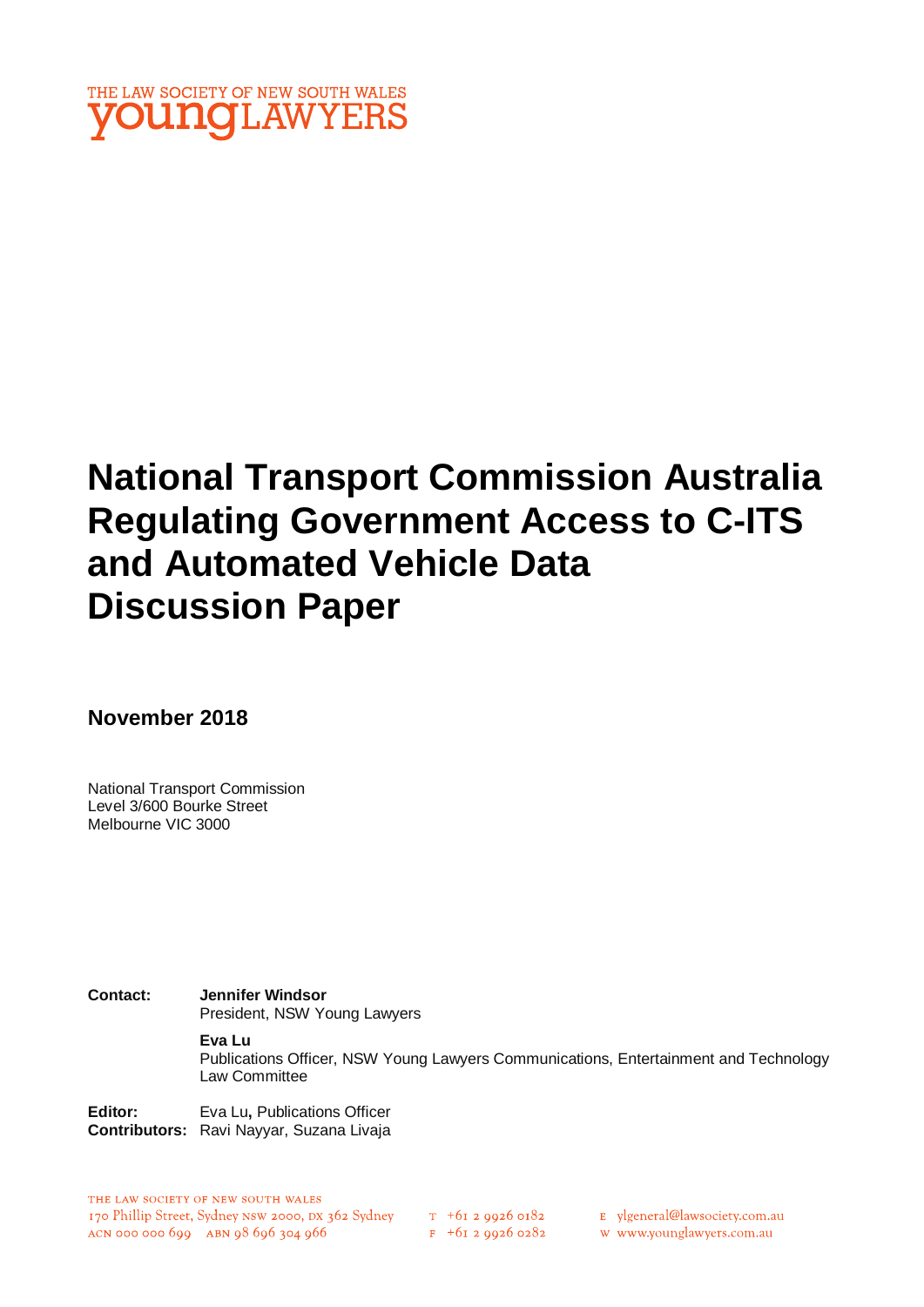### THE LAW SOCIETY OF NEW SOUTH WALES **OUNOLAW**

The NSW Young Lawyers Communications, Entertainment and Technology Law Committee makes the following submission in response to the National Transport Commission's Regulating Government Access to C-ITS and Automated Vehicle Data Discussion Paper.

NSW Young Lawyers is a division of The Law Society of New South Wales. NSW Young Lawyers supports practitioners in their professional and career development in numerous ways, including by encouraging active participation in its 15 separate committees, each dedicated to particular areas of practice. Membership is automatic for all NSW lawyers (solicitors and barristers) under 36 years and/or in their first five years of practice, as well as law students. NSW Young Lawyers currently has over 15,000 members.

The Communications, Entertainment and Technology Law Committee (**Committee**) of NSW Young Lawyers aims to serve the interests of lawyers, law students and other members of the community concerned with areas of law relating to information and communication technology (including technology affecting legal practice), intellectual property, advertising and consumer protection, confidential information and privacy, entertainment, and the media. As innovation inevitably challenges custom, the Committee promotes forward thinking, particularly about the shape of the law and the legal profession.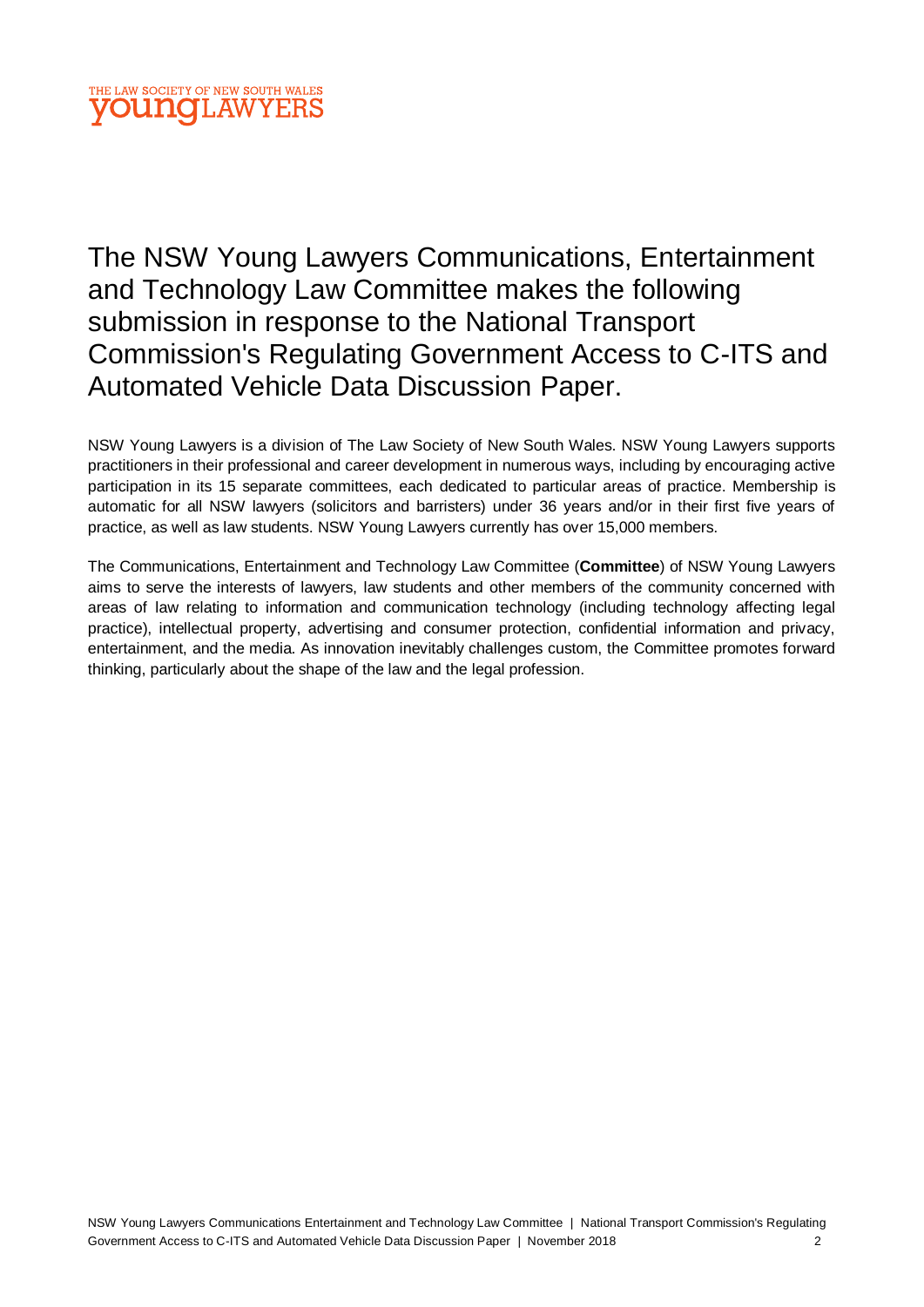# **1. Introduction**

The Communications, Entertainment and Technology Law Committee (**Committee**) of NSW Young Lawyers welcomes the opportunity to comment on the National Transport Commission's (**NTC's**) Regulating Government Access to C-ITS and Automated Vehicle Data Discussion Paper (**Discussion Paper**).

The Committee commends the NTC for recognising the privacy challenges of government access to information generated by both cooperative intelligent transport system (**C-ITS**) and automated vehicle technology (**Vehicle Technology Data**) and the need for reform to address these challenges.

To address the privacy challenges, the Discussion Paper presents 3 options with respect to C-ITS technology and 4 options with respect to automated vehicle technology. The NTC has outlined that its preferred option is option 2, to implement "broad principles reform" for both C-ITS and automated vehicle technology.

The Committee recognises to a limited extent the need for appropriate information sharing, so governments can use Vehicle Technology Data to inform and enhance government decision-making. It also agrees that it is necessary to balance the potential improved decision making and public value of access with sufficient privacy protection to C-ITS and automated vehicle (**New Technology Vehicle**) users.

However, the Committee submits that in the case of Vehicle Technology Data, the protection of individual privacy should outweigh the need for government access to such data. The Committee considers that the NTC has underestimated the potential impact of the serious invasions of privacy that could result from government access to Vehicle Technology Data due to the depth and breadth of data available from New Technology Vehicles. The Committee encourages the NTC to reconsider its proposed option.

For reasons outlined in this Submission, the Committee's preferred options (with further limitations) are:

- for automated vehicle technology option 4 limit government collection, use and disclosure of all automated vehicle information to specific purposes; and
- for C-ITS technology option 3 limit government collection, use and disclosure of all C-ITS information to specific parties and purposes.

The Committee considers it critical that every attempt should be made to protect the privacy of all individuals, whether they are New Technology Vehicle users, a passenger of a New Technology Vehicle or a pedestrian as this is in line with community expectations and Australia's obligations under international law.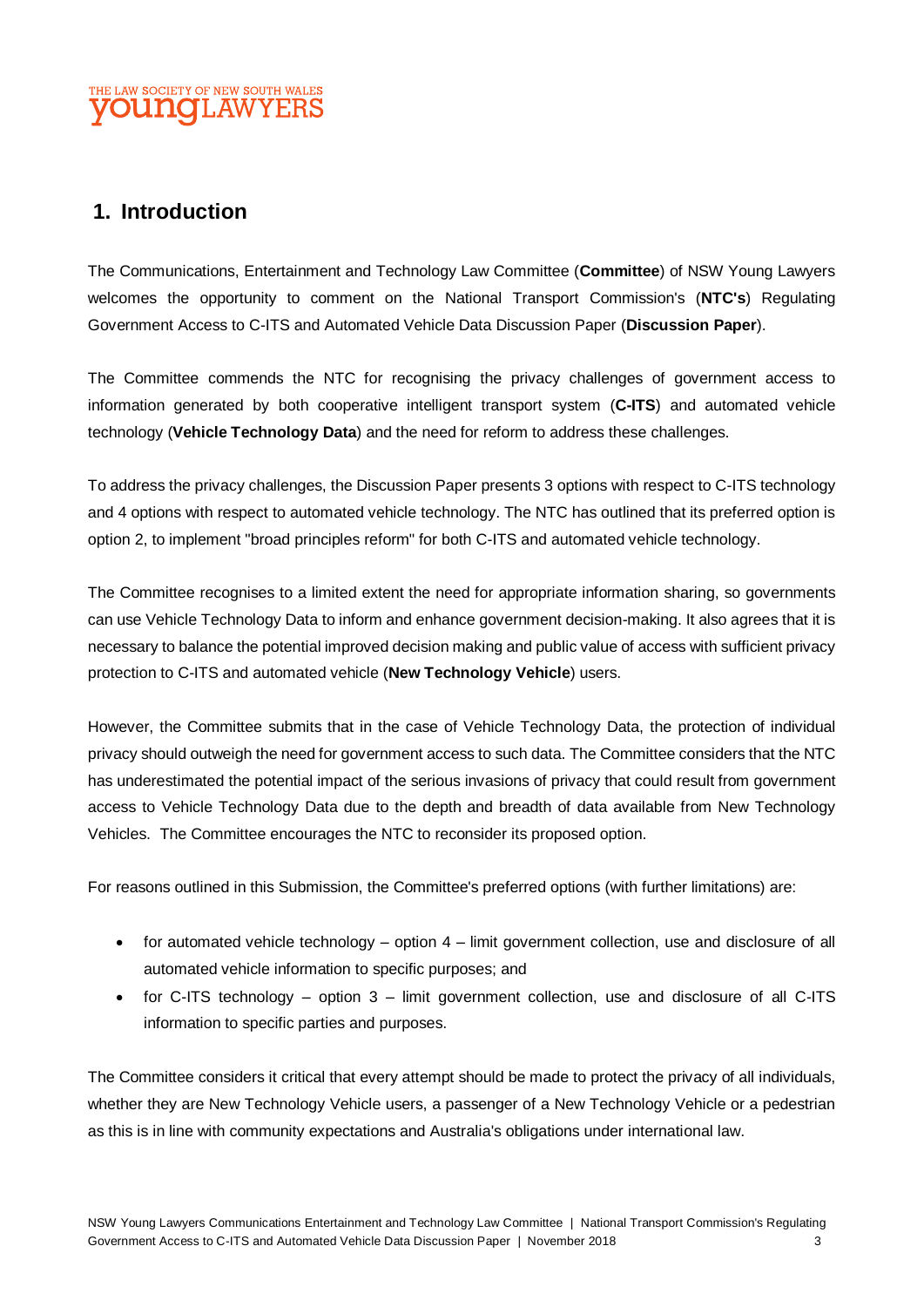#### THE LAW SOCIETY OF NEW SOUTH WALES **OUNOLAW**

# **2. Analysis of NTC's Preferred Option**

The Committee agrees that Australia's incumbent information access framework for government is unable to address the privacy challenges of Vehicle Technology Data, and supports reform to address these privacy challenges. The NTC correctly highlights that significant privacy challenges stem particularly from the overwhelming breadth and depth of Vehicle Technology Data. This includes the ability for government to access such data if the disclosing entity reasonably believes the disclosure is reasonably necessary for law enforcement related activities.<sup>1</sup>

The NTC presents a single preferred option 2 involving agreeing on broad principles with respect to limiting government collection, use and disclosure of Vehicle Technology Data (**Broad Principles Option**). The NTC considers the Broad Principles Option "best addresses the identified challenges while ensuring that governments can appropriately use information from future vehicle technology to benefit the community. This approach would help guide further development of the regulatory framework for C-ITS and automated vehicle technologies, whilst providing a sufficient degree of flexibility as the technology develops."<sup>2</sup>

The Committee recognises the need for a flexible approach in the regulation of Vehicle Technologies Data. However, the Committee submits that the proposed Broad Principles Option is unacceptable for Vehicle Technologies Data as a proposal to restrict government collection, use and disclosure of Vehicle Technologies Data. These "Broad Principles" do not afford the appropriate level of consideration and protection of privacy considering the potential breadth and depth of person information comprised in Vehicle Technologies Data.

The Committee agrees with Vaile, Zalnieriute and Moses in that a large amount of Vehicle Technology Data can be personal information, and certain categories of it can be sensitive information (such as biometric information collected by an automated vehicle to identify occupants) under the *Privacy Act 1988* (Cth) (**Privacy Act**). <sup>3</sup> The amount and quality of the Vehicle Technology Data collected is also likely to dramatically increase with the advancement in the technology of automated vehicles and C-ITS. This is likely to include the development of additional and more accurate sensor input units and cameras. As a result, such information

l <sup>1</sup> *Privacy Act 1988* (Cth) APP 6.2(e).

<sup>2</sup> National Transport Commission, 'Regulating Government Access to C-ITS and Automated Vehicle Data: Discussion Paper' (Report, National Transport Commission, September 2018) 4.

<sup>3</sup> David Vaile, Monika Zalnieriute and Lyria Bennett Moses, 'The Privacy and Data Protection Regulatory Framework for C-ITS and AV Systems: Report for the National Transport Commission' (Report, Allens Hub for Technology, Law & Innovation, 2 July 2018) 19-26.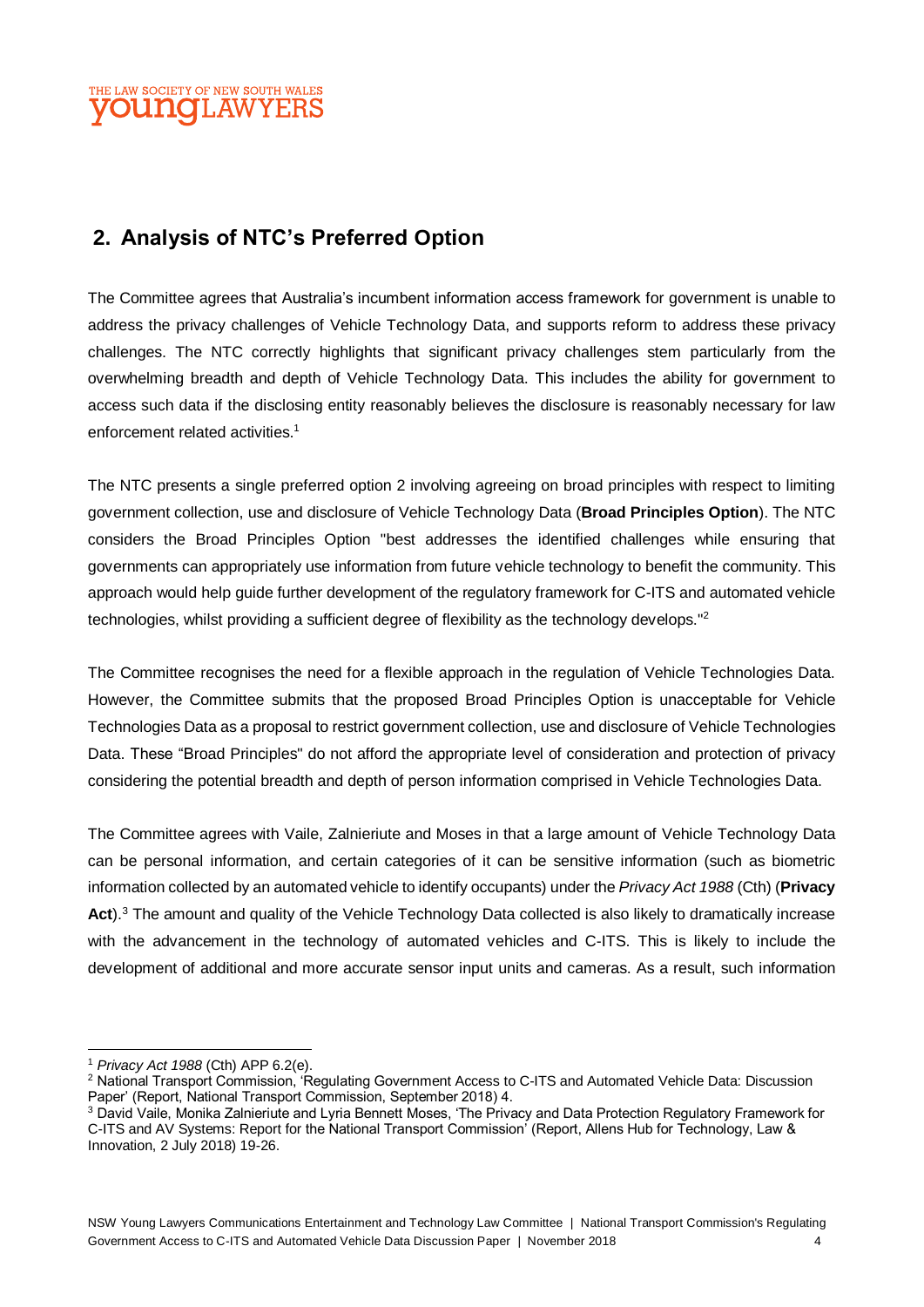#### THE LAW SOCIETY OF NEW SOUTH WALES **OUNOLAWYERS**

needs to be afforded a higher level of protection than "broad principles" as any unauthorised use or disclosure of such information can have severe personal ramifications for the subject of that information.

The Broad Principles Option also ignores the reality of modern data analytics capabilities, particularly with respect to the aggregation of various sets of data in a way that links previously un-identifiable sets of data to an individual. The quality and accuracy of the insights gleaned from analysis of Vehicle Technology Data can be multiplied through aggregation of multiple datasets collected by New Technology Vehicles and the application of increasingly sophisticated (machine learning) algorithms to those datasets. As Vaile, Zalnieriute and Moses argue, "the more useful related information you have, and the more effective tools, the more identifiable a given data set becomes".<sup>4</sup> As such, there is a risk that data which may initially have been unidentifiable with reference to an individual would be outside the scope of the protections of the Privacy Act, and consent or notification to its use and disclosure would not have been obtained from that individual, exacerbating the risks to privacy of ordinary citizens using New Technology Vehicles.

Further, the Committee is of the view that a single set of principles is unable to address the privacy challenges that arise in this context. While it is recognised that data generated by each of C-ITS and automated vehicles technologies will present similar privacy challenges and that the data captured by each will likely be personal information and sensitive information, the risks and personal ramifications for the individuals who are the subject of such data and the types of information that can be derived from such technologies vary greatly. The Discussion Paper identifies that C-ITS technology is likely to produce data such as vehicle speed, location or direction through the use of various components of the transport network (vehicles, roads and infrastructure). On the other hand, automated vehicles use a number of cameras, sensors, radars, real-time maps and large quantities of data through specialised software. The type of data that could be produced by automated vehicles and the way that it could be linked to an individual are not yet known and as such their collection requires consideration through a more restrictive lens.

As such, while the same reform option for the collection of data from C-ITS and automated vehicle technologies is recommended by the NTC, the Committee supports the separation of the two. This will allow the development of distinct mechanisms for considering whether data sets collected from each should be used, shared or released.

Additionally, the Committee steadfastly values an individual's desire to protect their privacy, particularly in the digital age. Despite the lack of a recognised general right to privacy in Australia, the Committee stresses the recognition of the right to privacy as a fundamental human right in the Universal Declaration of Human Rights,

 4 Ibid 16.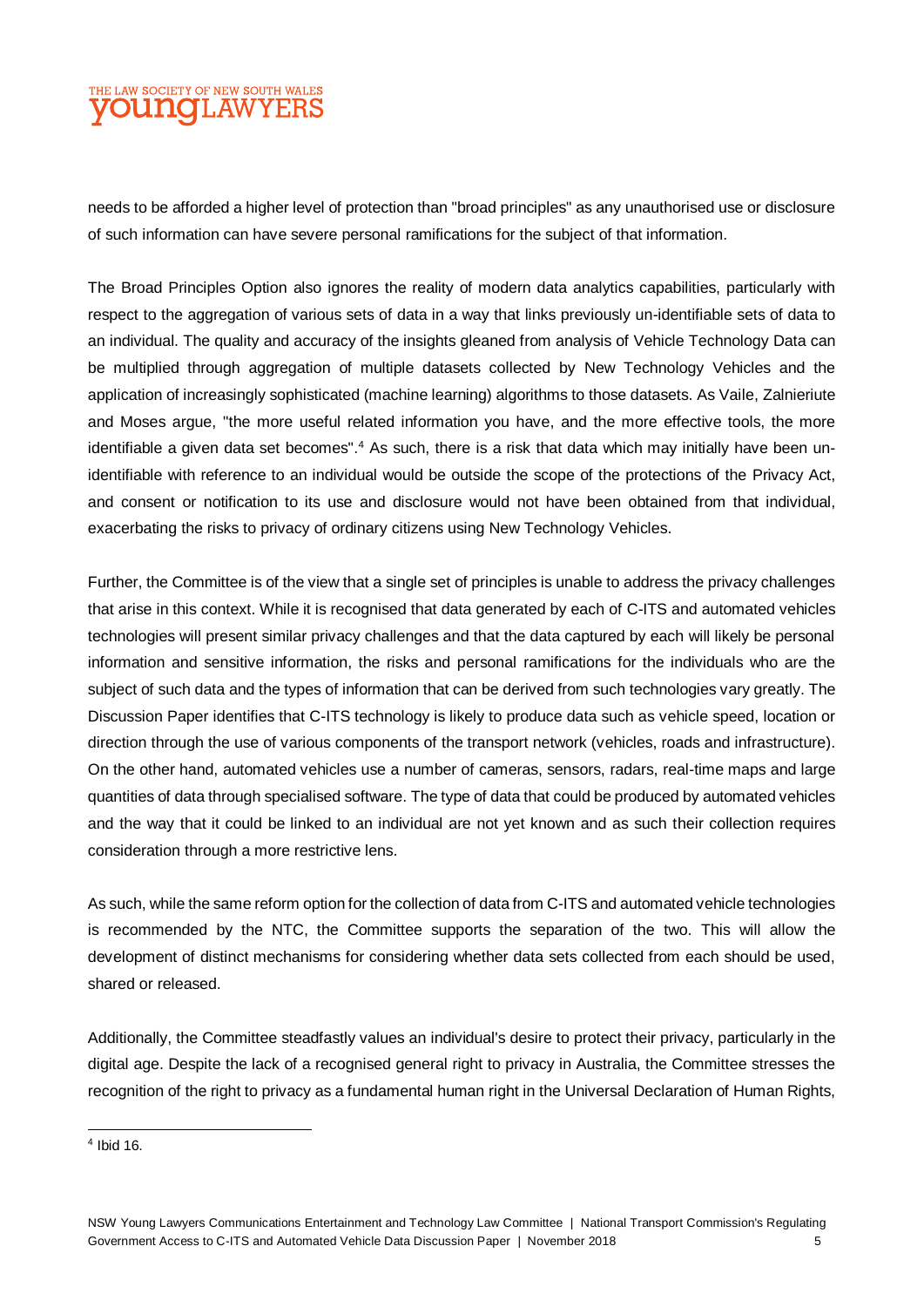### THE LAW SOCIETY OF NEW SOUTH WALES **OUNCLAW**

the International Covenant on Civil and Political Rights and other international instruments and treaties to which Australia is a signatory. The Committee strongly submits that this right must not be unduly or otherwise illegally interfered with by any person, whether a state or non-state actor. Indeed, the Committee is especially concerned about the respect of this right in an age where immense amounts of personal information (let alone that which is Vehicle Technology Data)<sup>5</sup> being collected and used without individuals' consent and for purposes unknown to them on several occasions.

The Committee submits that the privacy concerns which arise in the context of Vehicle Technology Data outweigh the need for government access to such data until it can be reasonably ascertained how the use and disclosure of Vehicle Technology Data will impact on individuals and their privacy, given how revealing the insights yielded by analysis of Vehicle Technology Data can be, particularly sensitive information collected by biometric sensors and in-cabin cameras.

# **3. The Committee's Preferred Options**

The Committee submits in favour of the more privacy protective reform options presented in the Discussion Paper, being:

- option 4 for automated vehicles limit government collection, use and disclosure of all automated vehicle information to specific purposes; and
- option 3 for C-ITS limit government collection, use and disclosure of all C-ITS information to specific parties and purposes.

The Committee notes that these options expressly presume Vehicle Technology Data to be personal information (and provide scope for certain categories of this data to be classified as sensitive information), thus automatically affording all Vehicle Technology Data the relevant protections under the Privacy Act without having to first prove that the relevant Vehicle Technology Data falls within the definition of personal information.

The Committee also submits that its preferred options identified above should be subject to additional limitations to ensure a privacy-centric approach with respect to Vehicle Technology Data, given the amount thereof collected on individuals and how revealing the insights gleaned from the data can be about those persons. The additional limitations are as follows:

 $\overline{a}$ <sup>5</sup> See, eg, Kathy Winter, *For Self-Driving Cars, There's Big Meaning behind One Big Number: 4 Terabytes* (14 April 2017) Intel Newsroom <https://newsroom.intel.com/editorials/self-driving-cars-big-meaning-behind-one-number-4 terabytes/>.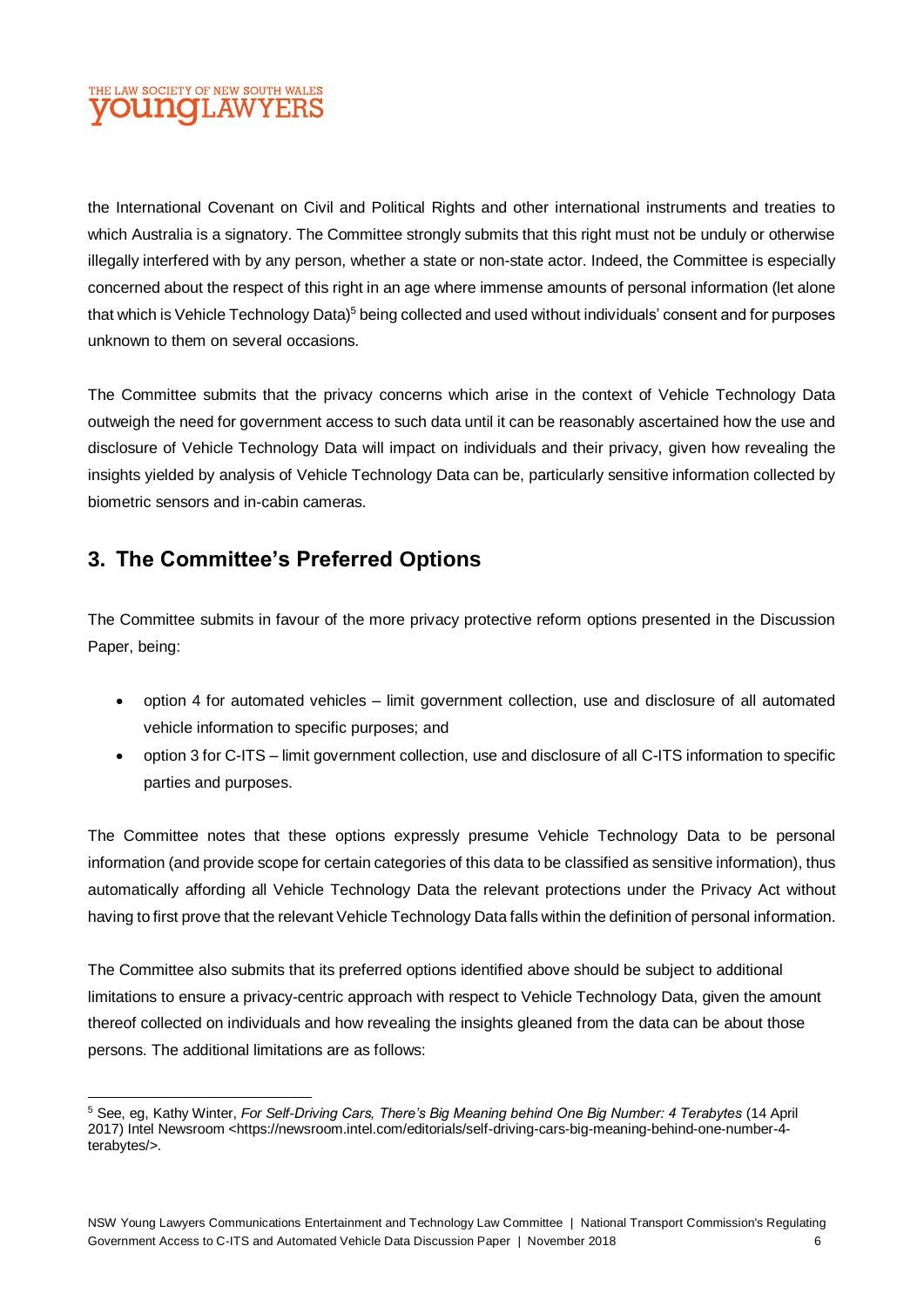#### HE LAW SOCIETY OF NEW SOUTH WALES **DUNOLAW**

- Automated vehicle data can only be collected, used and disclosed for automated vehicle compliance and law enforcement purposes, which must be narrowly defined, reasonable and risk-based in terms of the necessity, and only as per a warrant or court order.
- C-ITS data can be collected, used and disclosed for C-ITS-specific compliance and law enforcement purposes which must be narrowly defined, reasonable and risk-based in terms of the necessity, and only as per a warrant or court order. C-ITS data can also be collected, used and disclosed by road agencies for network operations and strategic planning on an aggregated basis.

The Committee acknowledges that the need for a clear, reasonable and risk-based access regime in relation to Vehicle Technology Data is belied by the criminal usage of emergent technologies to plan, coordinate and execute criminal activity (including terrorist attacks). The Committee further acknowledges that the technological ingenuity of criminals is well-known<sup>6</sup> and automated vehicles, in particular, will increasingly be used by criminal actors.

In that vein, the Committee calls for the establishment of a lawful access regime in relation to Vehicle Technology Data for compliance and law enforcement purposes, under which only certain law enforcement agencies (**LEAs**) can get access to the data with a warrant or court order. Such a regime would override disclosures reasonably necessary for law enforcement related activities permitted under APP 6.2(e). This is consistent with the principle at international law that the right to privacy is not absolute but can be interfered with in a non-arbitrary and lawful fashion.<sup>7</sup>

The Committee submits the lawful access regime must be narrowly defined in terms of:

- the LEAs that can obtain access to the data; and
- the offences in relation to which those LEAs can seek access.

This is to ensure that the regime only applies to prosecute serious criminal and terrorist activity. The NTC may consider looking to the *Telecommunications (Interception and Access) Act 1979* (Cth) (**Interception and Access Act**) as an example. The LEAs that can obtain access to Vehicle Technology Data should be restricted

l <sup>6</sup> Europol, 'European Union Serious and Organised Crime Threat Assessment: Crime in the Age of Technology' (Report, European Police Office, 2017) 24.

<sup>7</sup> *International Covenant on Civil and Political Rights*, opened for signature 16 December 1966, 999 UNTS 171 (entered into force 23 March 1976) art 17(1); Department of Home Affairs, *Statement of Principles on Access to Evidence and Encryption* (September 2018) <https://www.homeaffairs.gov.au/about/national-security/five-country-ministerial-2018/access-evidence-encryption>.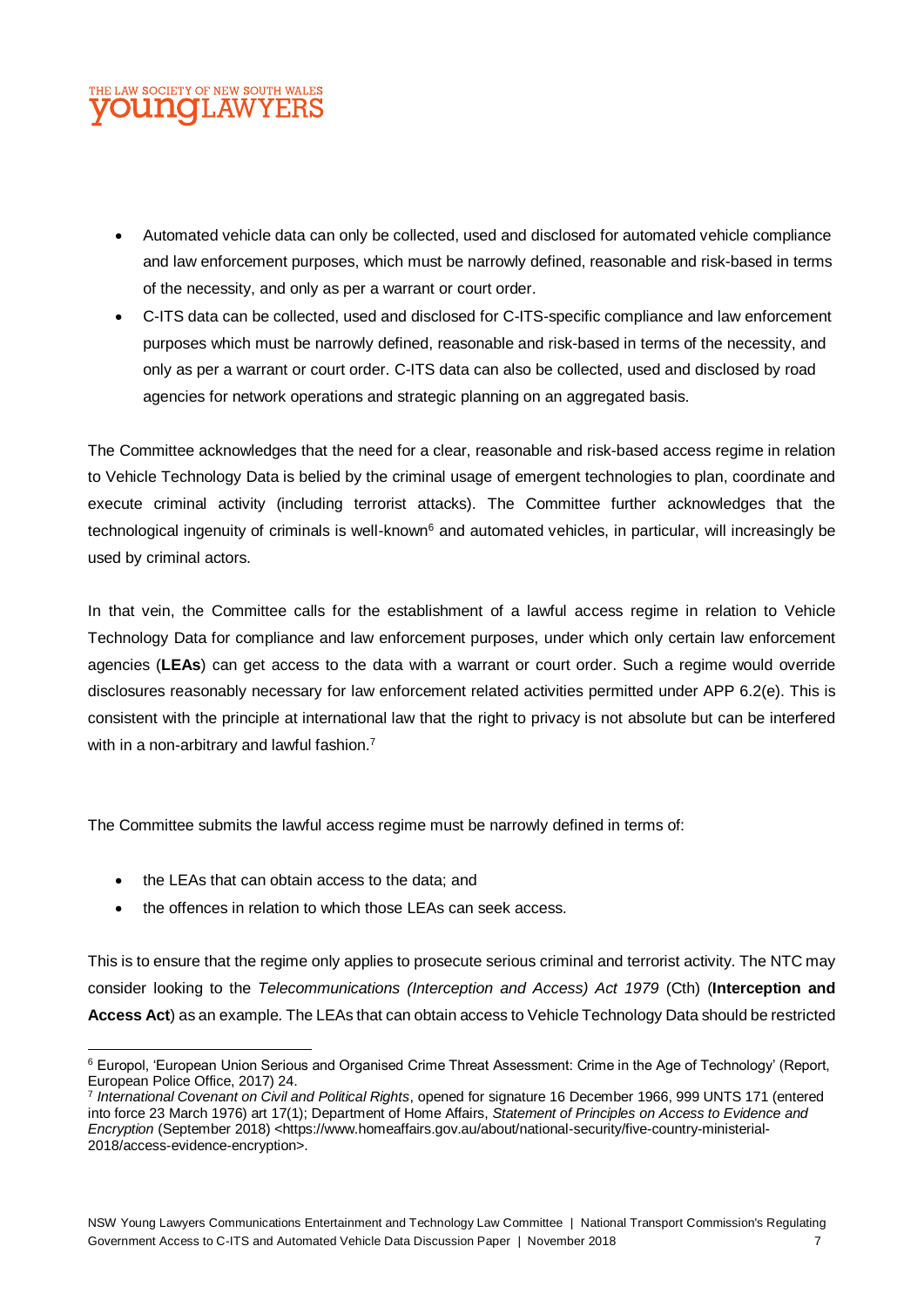#### THE LAW SOCIETY OF NEW SOUTH WALES **OUNOLAWYERS**

to some of the 'criminal law enforcement agencies' defined in section 110A of the Interception and Access Act, but similarly, only if they have a court order or warrant. The offences in relation to which those LEAs can seek a warrant to access specific data could be limited to some of those defined as 'serious offences' in section 5D of the Interception and Access Act. However, the Committee does not consider that all 'criminal law enforcement agencies' and 'serious offences' as defined in the Interception and Access Act would be appropriate for Vehicle Technology Data and strongly recommends the NTC conduct further consultation on suitable definitions of LEAs and offences for compliance and law enforcement purposes specific to Vehicle Technology Data.

## **4. Additional Considerations**

The Committee also recommends that the development and consideration of government access to Vehicle Technology Data should not occur in isolation to other data sharing and access regimes. For example, consideration should be given to the national facial biometric matching regime being considered in a number of jurisdictions across Australia, and the proposal by the Department of Prime Minister and Cabinet to introduce Australian Government Data Sharing and Release legislation. The Committee considers that any Vehicle Technology Data should be expressly excluded from such legislation until there is greater clarity with respect to the types of data that will encompass Vehicle Technology Data. Following this, careful consideration can be given as to the objectives, risks and benefits of the inclusion of Vehicle Technology Data within the ambit of such legislations.

# **5. Concluding Comments**

NSW Young Lawyers and the Committee thank you for the opportunity to make this submission. The Committee strongly encourages the NTC to reconsider its preferred option for reasons outlined in this Submission and would appreciate further consultation on the NTC's recommendations to the Transport and Infrastructure Council.

Please note that the views and opinions expressed in this submission are on behalf of the Committee and its contributors and do not reflect the views or opinions of any employer or company related to the contributors.

If you have any queries or require further submissions, please contact the undersigned at your convenience.